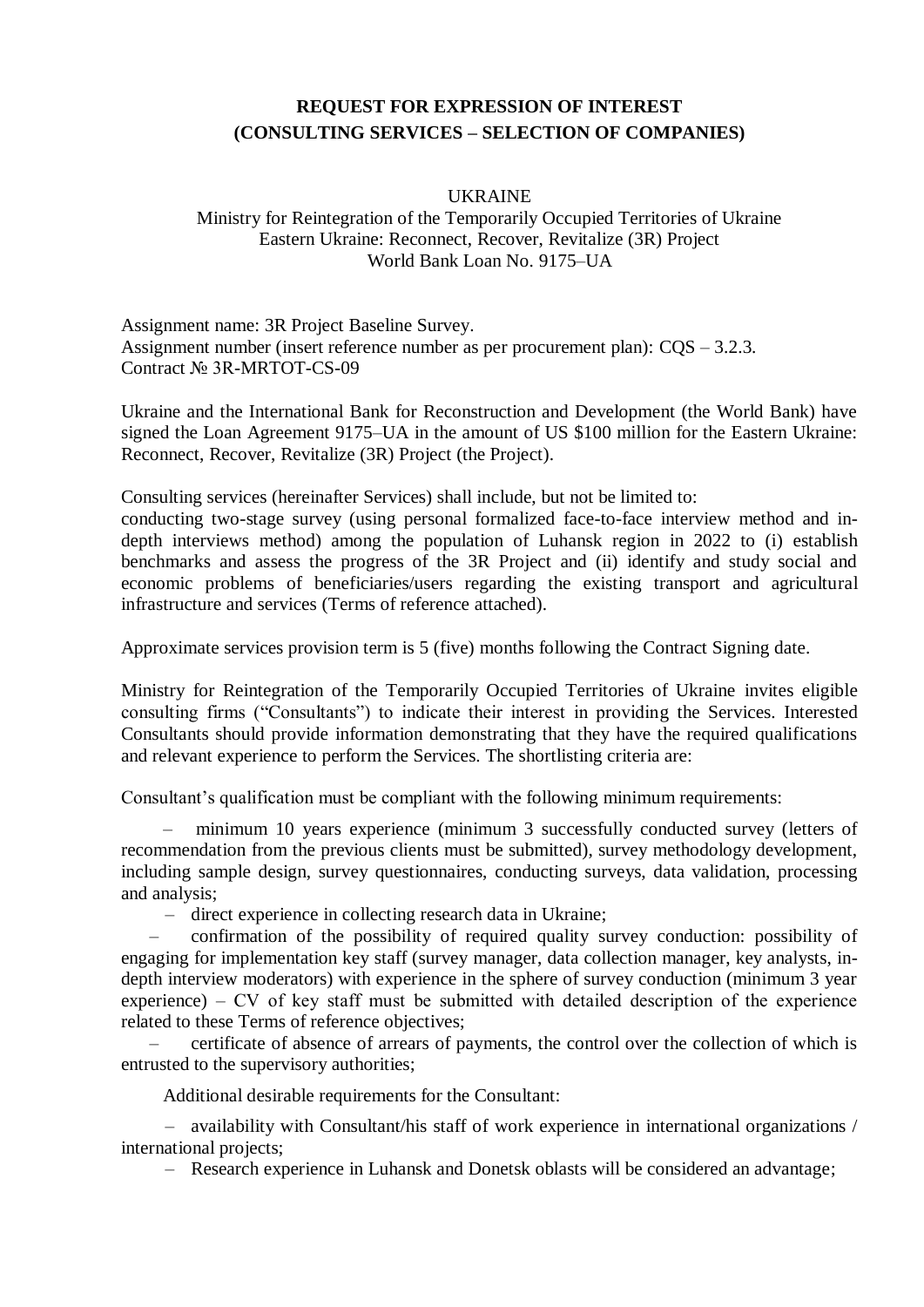– the presence in the Consultant's team of specialists who have relevant experience in the full cycle of sociological research (development of research methodology, definition of target groups, development of tools for data collection, processing, analysis of data obtained as a result of the study).

Key Experts will not be evaluated at the shortlisting stage.

A consultant will be selected under CQS (Selection Based on Consultant Qualifications) selection method as set out in the World Bank Procurement Regulations for IPF Borrowers", dated July 2016, revised November 2017, August 2018 and November 2020 (Procurement Regulations).

The attention of interested Consultants is drawn to Section III, paragraphs, 3.14, 3.16, and 3.17 of the Procurement Regulations, setting forth the World Bank's policy on conflict of interest.

Consultants may associate with other firms to enhance their qualifications, but should indicate clearly whether the association is in the form of a joint venture and/or a sub-consultancy. In the case of a joint venture, all the partners in the joint venture shall be jointly and severally liable for the entire contract, if selected.

Additional information can be obtained during business hours from the address below from 10:00 to 17:00 local time.

Please, send your expression of interest in writing to the address below (per mail, e-mail or delivered personally) before 16:00 local time till **January 31, 2022.**

Ministry for Reintegration of the Temporarily Occupied Territories of Ukraine room 315, Chokolivsky Boulevard, 13, Kyiv, 03186, Ukraine. Contact person: **Roman Voloskovets** Tel./ +38 (068) 115-50-89 E-mail: [bukhtiyarovams@minre.gov.ua](mailto:bukhtiyarovams@minre.gov.ua) ; копія: [vrv07@ukr.net.](mailto:vrv07@ukr.net) Please, indicate the subject: « CQS – 3.2.3 – expression of interest».

**State Secretary of the Ministry for Reintegration of the Temporarily Occupied Territories of Ukraine K. VASHCHENKO**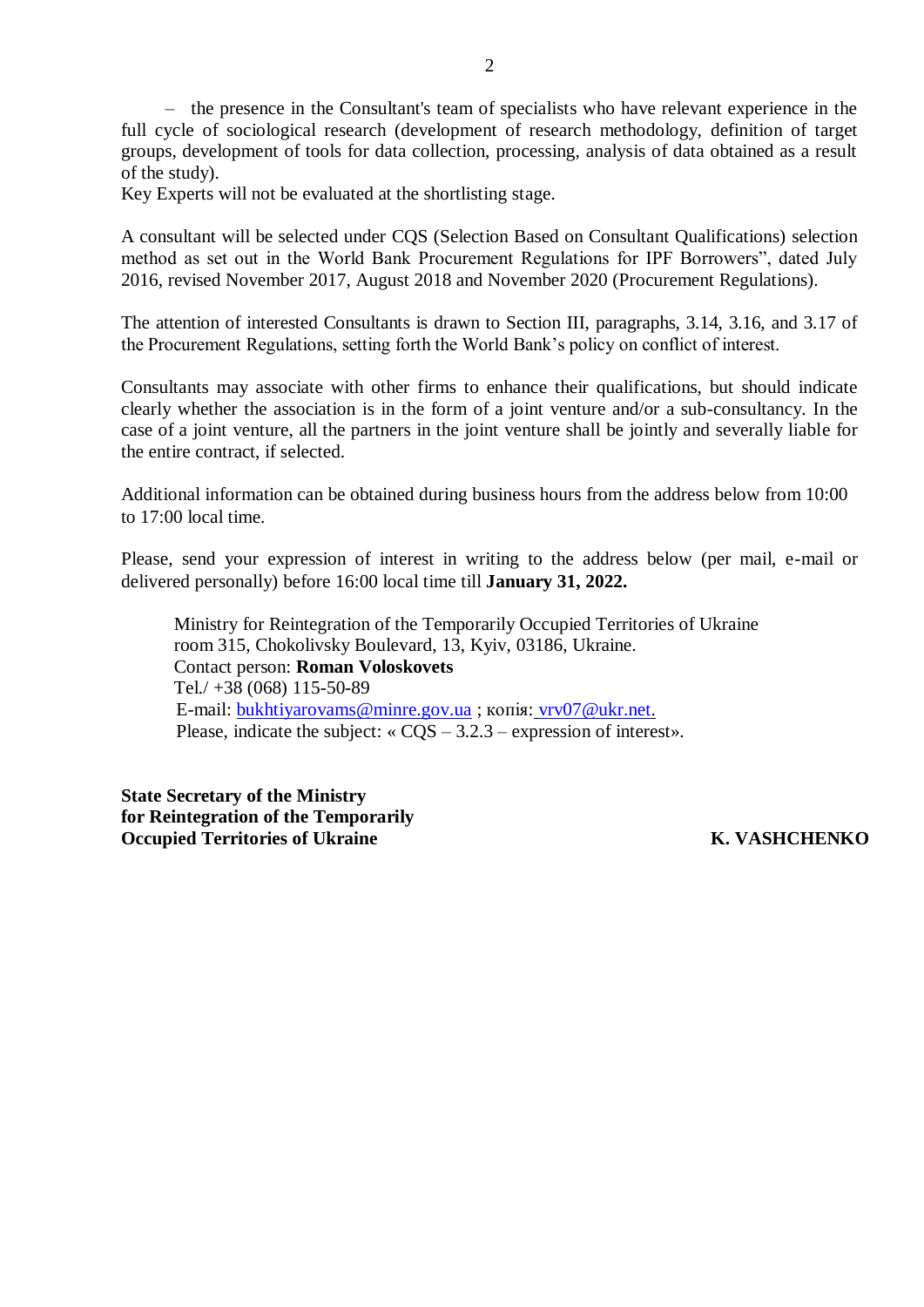# **TERMS OF REFERENCE**

for provision of consultancy services

External Monitoring and Evaluation (baseline, midline and endline surveys)

#### **3R Project Baseline Survey**

(Contract № 3R-MRTOT-CS-09) (procurement code  $\mathcal{N}_2$  3.2.3)

Country: Ukraine Project: Eastern Ukraine: Reconnect, Recover, Revitalize (3R) Project Sectors: social development, transport and agricultural World Bank Loan No. 9175–UA Project ID No.: P172348

#### **I. BACKGROUND.**

Ukraine and the International Bank for Reconstruction and Development (the World Bank) have signed the Loan Agreement 9175–UA in the amount of US \$100 million for the Eastern Ukraine: Reconnect, Recover, Revitalize (3R) Project (the Project).

The Objective of 3R Project is to improve transport connectivity, support the restoration of the agricultural sector in the project areas with the active involvement of communities affected by the conflict. 3R Project will help strengthen community confidence and confidence in the commitment of national and local authorities to recovery efforts. 3R Project activities should meet the needs of the community and develop the capacity of local communities for growth and social cohesion (i.e., interpersonal trust and reciprocity, trust in formal institutions).

The 3R Project includes four Parts:

- 1. Component 1: RECONNECT Road Investments to Link Rural Communities to Processing, Markets, and Services;
- 2. Component 2: RECOVER Agriculture Investments to Support Sector Recovery and Modernization;
- 3. Component 3: REVITALIZE Implementation Support Platform;
- 4. Component 4: Contingent Emergency Response Component (CERC).

The Component 1 of the Project will be implemented by the State Road Agency of Ukraine (UAD). The implementing agency for Components 2, 3 and 4 is the Ministry for Reintegration of the Temporarily Occupied Territories of Ukraine (MRTOT). As of requirements of the Loan Agreement, MRTOT established a Project Implementation Unit (PIU) to conduct a day-to-day Project management and coordination in disbursement, procurement, financial management, reporting and other 3R Project related activities.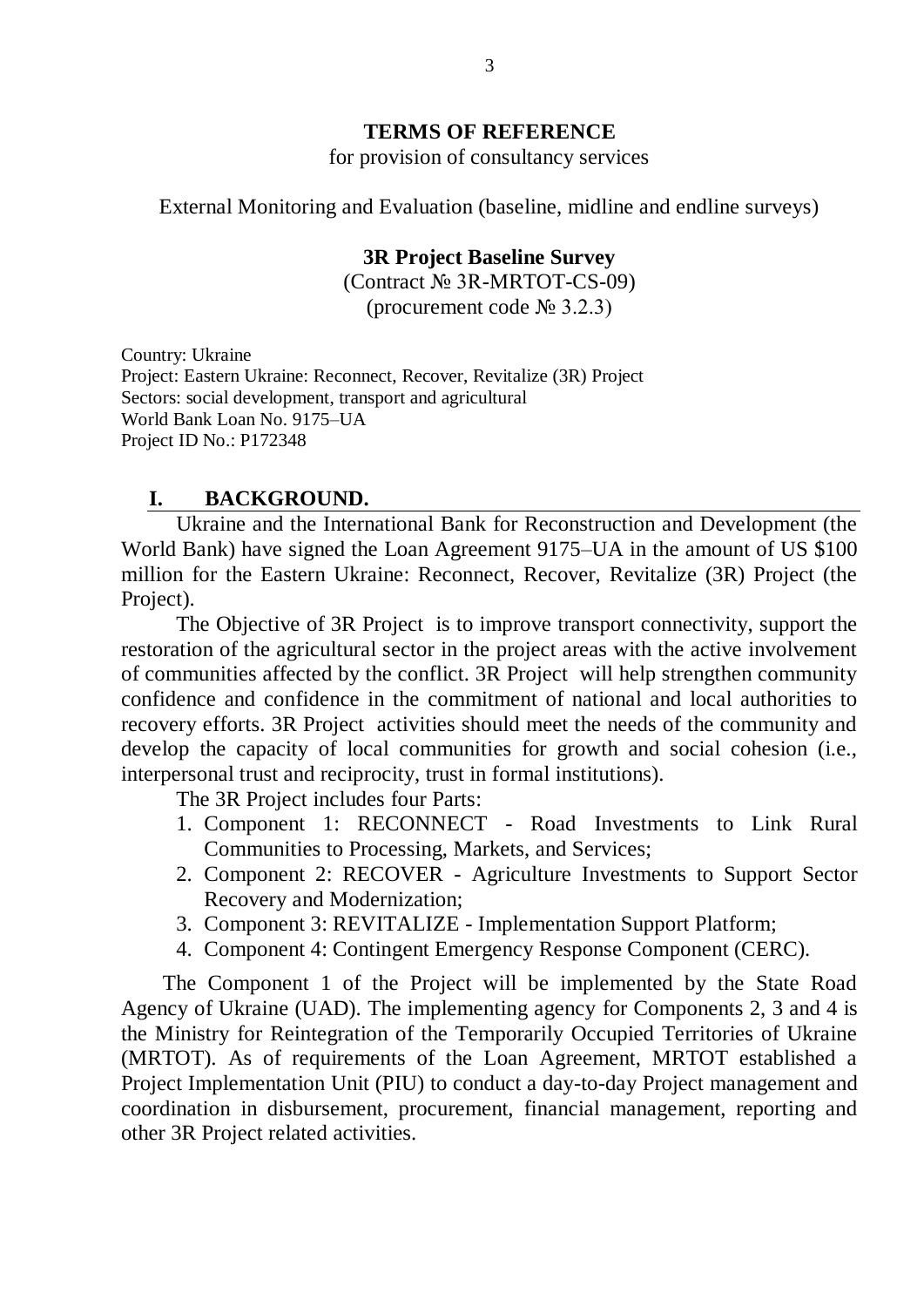The MRTOT (hereinafter - the Customer) intends to engage the services of a business entity (hereinafter - the Consultant) to conduct a baseline, midline and endline surveys within the Project of the population of Luhansk region.

#### **II. OBJECTIVE OF THE ASSIGNMENT.**

The objective of this assignment is conducting two-stage survey (using personal formalized face-to-face interview method and in-depth interviews method) among the population of Luhansk region in 2022 to (i) establish benchmarks and assess the progress of the 3R Project and (ii) identify and study social and economic problems of beneficiaries/users regarding the existing transport and agricultural infrastructure and services.

The surveys will be utilized to establish the benchmarks and assess the progress of the 3R Project. The Selected Consultant will develop a questionnaire and survey manuals, a sampling strategy, and then collect and analyze baseline data for the surveys. The design of the survey should be developed in collaboration with the World Bank and the Customer. Quantitative surveys of households and beneficiaries / users should reflect the key indicators of 3R Project.

At all stages of the service, the Consultant will pay special attention to vulnerable and disadvantaged groups crucial for the World Bank: youth, women, elderly, people with disabilities, the unemployed, small farmers. This requirement entails adding specific items to the questionnaire that reflect the needs of these groups and adjusting the sample design whenever needed to include these groups in the statistical analysis.

## **ІІІ. SCOPE OF SERVICE.**

**3.1.** The basic survey within the framework of 3R Project of the population of Luhansk region aims to gather information on the following problematic issues:

- quality and quantity of transport infrastructure;

- quality and quantity of agricultural infrastructure and services, including laboratory diagnostics;

 whether the transport infrastructure improves access to local markets and / or commodity markets;

 whether there are certain inconveniences / problems in connection with the implementation of certain initiatives of 3R Project, in particular, regarding the construction / repair of relevant facilities;

- raising awareness of agricultural impacts on climate change;

 what are the barriers to explaining to communities and facilitating their involvement in 3R Project;

 what are the barriers to encouraging the responsible use of investment in projects;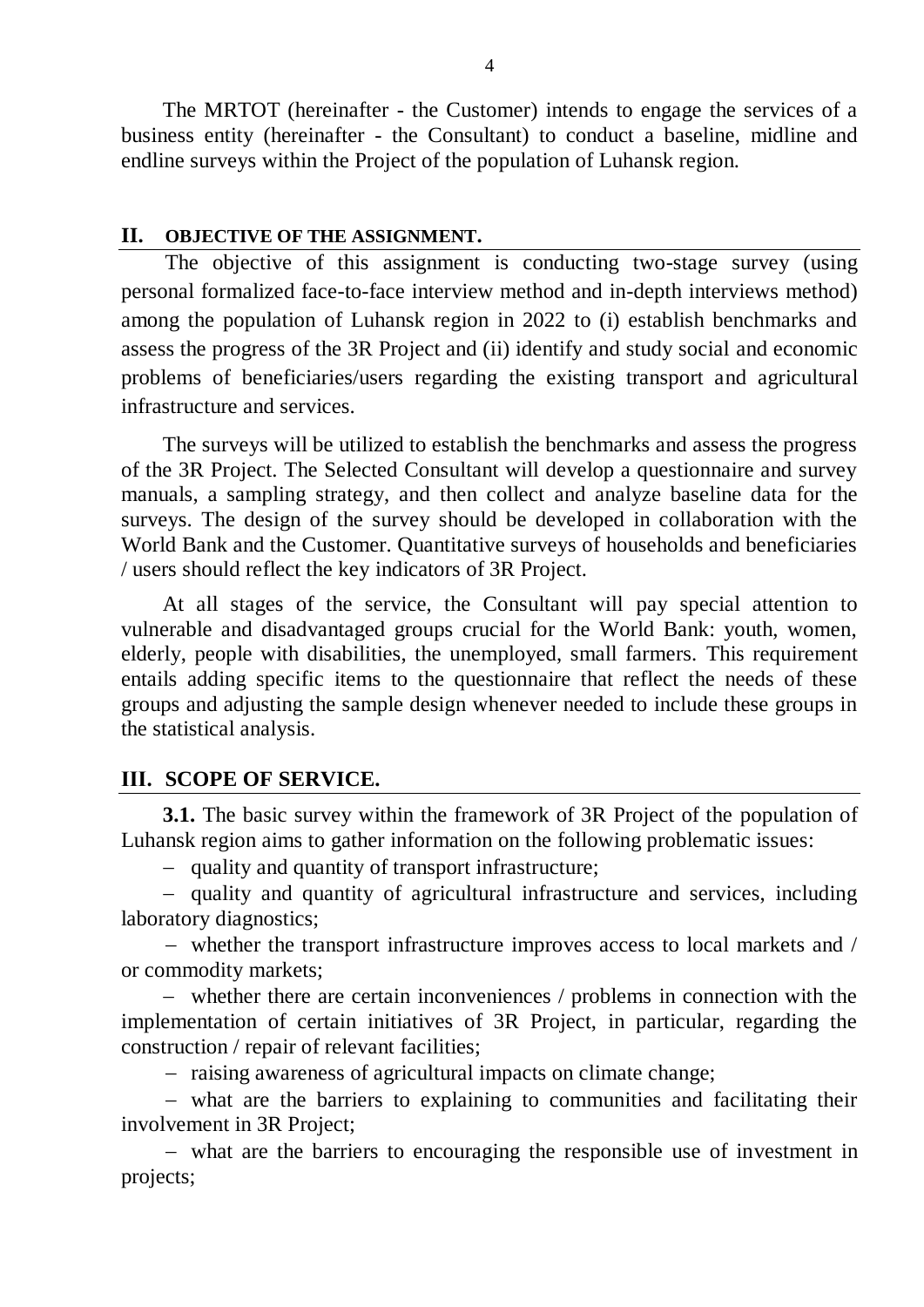what are the expectations regarding the possible political impact on the implementation of 3R Project;

what are the expectations from the implementation of 3R Project;

- engagement of youth in local development activities, particularly those implemented under the 3R Project;

 whether there are gender differences in agriculture and other aspects of 3R Project areas of activity.

The three-part survey must include:

<u>.</u>

 $-$  Qualitative research (individual in-depth interviews<sup>1</sup>, minimum 40 minutes duration) among key informants and heads of agricultural entities (both project affected persons and agricultural entities that are not affected by the project).

– Quantitative research of households with personal formalized face-to-face  $interviews<sup>2</sup>$  using CAPI<sup>3</sup> and lasting at least 30 minutes per household member duration.

– Quantitative research of road users (both project affected persons and road users that are not directly affected by the project activities).

The qualitative research is conducted among key informants in all parts of Luhansk region (local authorities, small and medium-sized enterprises, transport companies and vulnerable groups, agricultural entities, youth, civil society) to investigate their awareness, needs and evaluation on the implementation of 3R Project. In addition to this, heads of Agro-Cluster entities will be divided in two groups: project affected persons (live within 50 kilometers of the planned interventions) and those who are not affected (live outside of this zone).

The quantitative household survey is conducted to monitor the level of awareness of the population of Luhansk region on the implementation of 3R Project, satisfaction with the existing road infrastructure and agricultural services / products in the region, interpersonal trust and reciprocity, trust in official institutions, attitudes to key social problems and challenges in the region, impact on respondents of 3R Project activities and expectations from its implementation.

The quantitative survey among road users that are project affected persons is conducted to investigate their specific evaluation and needs in the geographical are of the respective 3R Project interventions. A small group of road users which are not project affected persons is surveyed as the reference group for statistical comparison.

<sup>&</sup>lt;sup>1</sup> Hereinafter individual in-depth interview shall mean structured personal communication between interviewer and respondent in the form that would motivate the latter to give extended answers to the questions, asked by interviewer.

<sup>2</sup> Hereinafter personal formalized interview shall mean the standardized «tête-à-tête» interview, which envisages the availability of a questionnaire, elaborated in advance and instructions for interviewers, which clearly regulate the communication framework between interviewer and respondent.

<sup>&</sup>lt;sup>3</sup> CAPI - individual personal interview, which takes place on stationary and portable devices using a centralized computer system. The course of the interview is controlled by the system, the answers of the respondents are immediately recorded in a single database, which optimizes the time and provides control over the research process.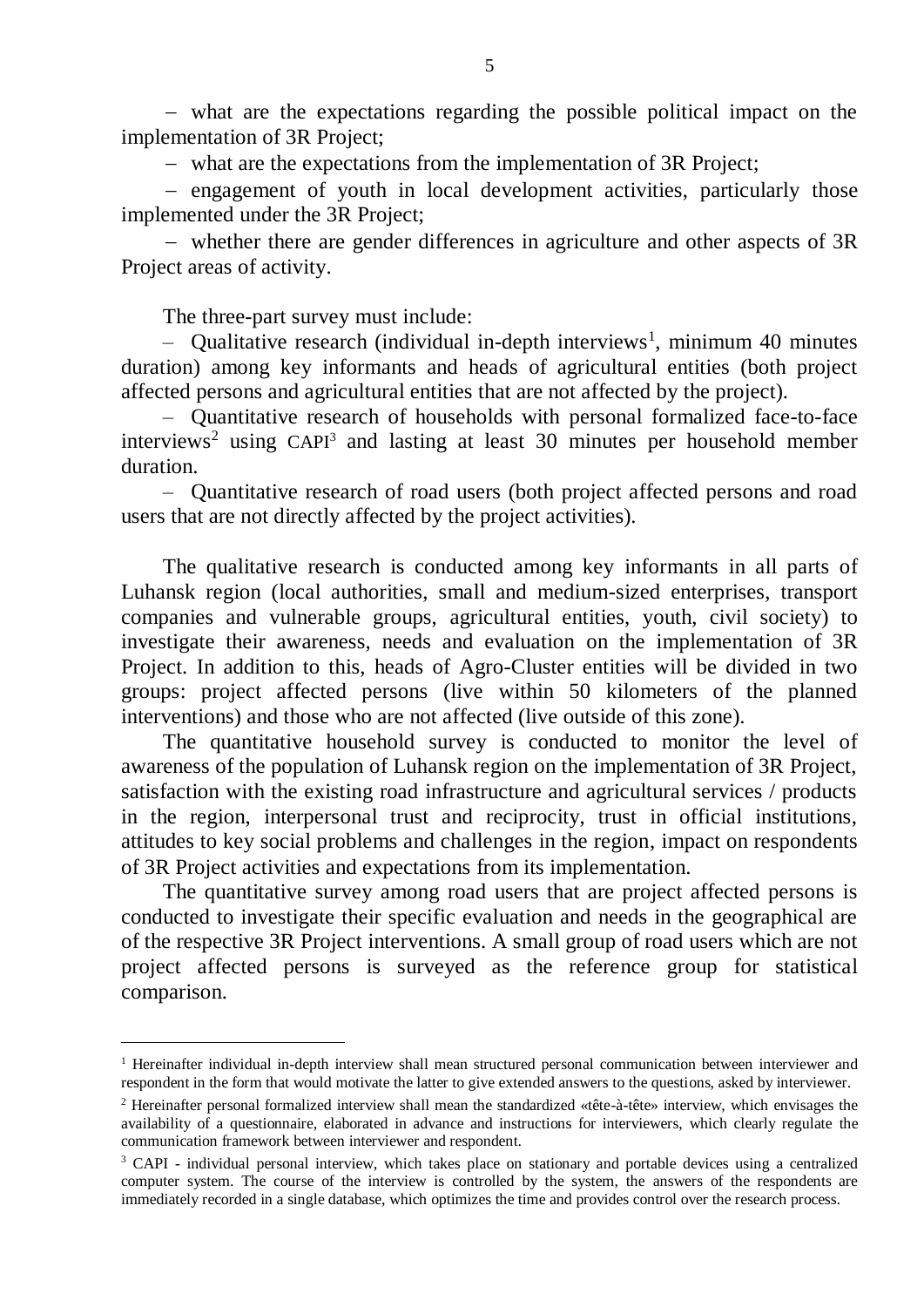Each stage part will be executed in parallel. The goal of each part is to set the baseline for future comparisons. Project will conduct similar surveys in the future to assess change (see IV Duration of work). The geographical zones for sample design will be provided by Customer.

#### **3.2. Qualitative research.**

3.2.1. Within the qualitative research Consultant shall:

1. Elaborate the survey methodology: respondents' recruitment procedures, interview protocol, interview guide (paragraph 3.2.3);

2. Conduct training (drilling) of the interviewers;

3. Collect data by conducting in-depth interviews in according to the methodology developed by the Consultant and approved by the Customer, submit a Technical Report on data collection (paragraph 3.2.4.1);

4. Input collected data, transcripts, summaries and interviews;

5. Analyse the data and submit the Analytical report (paragraph 3.2.4.2);

6. If necessary, to adjust the survey methodology in the part of Qualitative research (in-depth interview method).

3.2.2. Interviews sampling and methodology.

The Consultant must develop and agree with the Customer a research methodology for Qualitative research. If necessary, the Consultant should obtain the necessary permits for such a survey. The Consultant should prepare an indicative list of key beneficiaries/users for in-depth interviews (local authorities, small and medium-sized enterprises, transport companies and vulnerable groups, youth, civil society). The Consultant must interview the representatives (employees) of the executive bodies of local self-government or military-civil administration (MCA). The Consultant pre-agrees with the Customer on the procedure, participants, and the list of issues to be discussed during the in-depth interviews. The total amount of such interviews in all parts of the Luhansk region should be no less than 50. At least 2 representatives in each territorial community (TC) within Luhansk oblast must be interviewed.

The Consultant must conduct additional 80 in-depths interviews of Agro-Cluster entities. Among them, 50 respondents must be recruited in a zone which is affected by the 3R Project (within 50 kilometers), and 30 respondents should be recruited from other parts of the region.

On the base of the results of Qualitative research the baseline for the awareness and evaluation of the 3R Project will be established.

#### 3.2.3. Data collection instruments.

Data collection instruments (in-depth interview protocols and guides in Russian and Ukrainian) must be developed by Consultant and approved by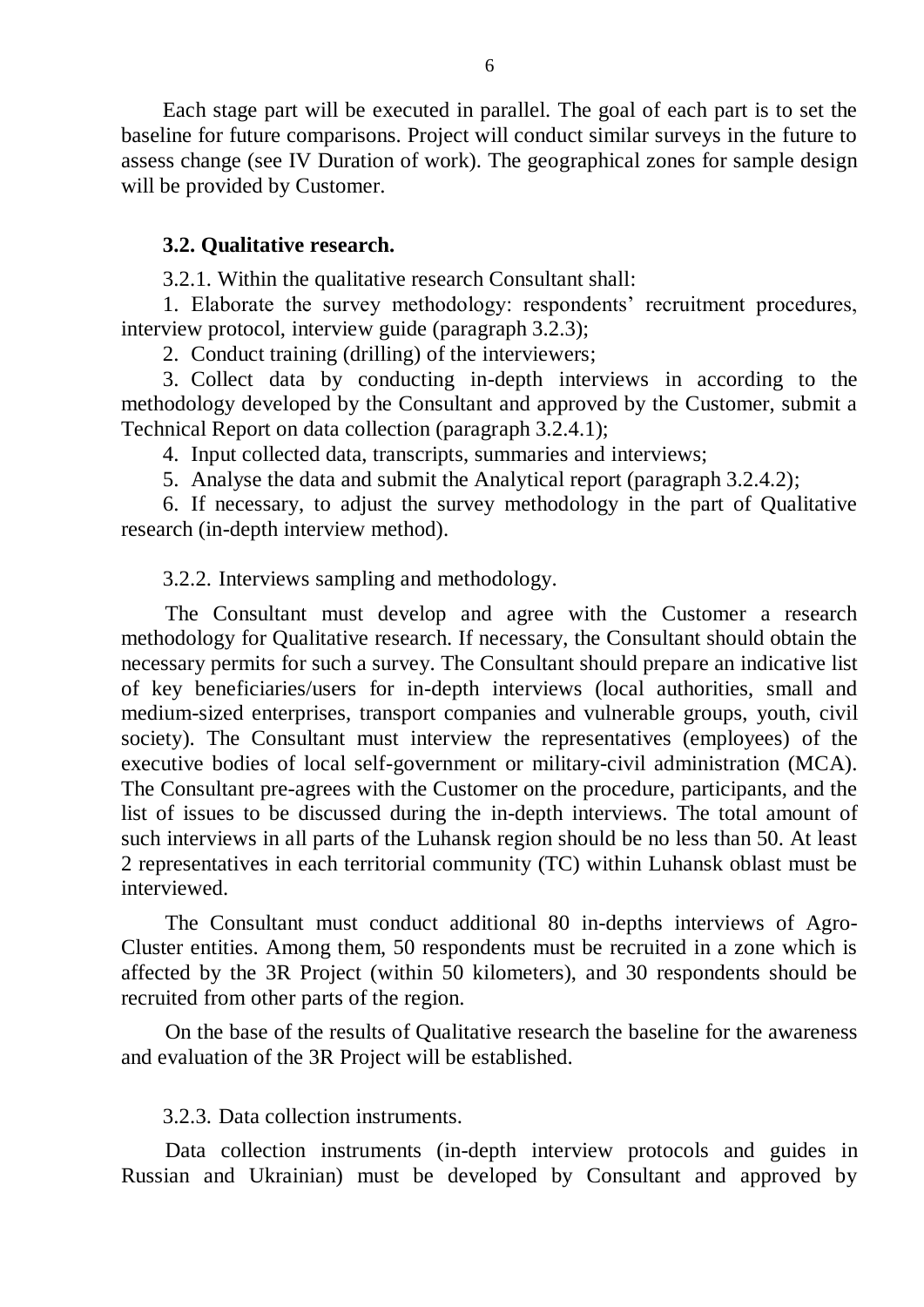Customer.

Forms of the data collection instruments must be submitted as annexes of the Analytical report (paragraph 3.2.4.2).

3.2.4. Reports.

Reports must be presented in Ukrainian and English, submitted by Customer and include:

3.2.4.1. Technical Data Collection Report.

І. Summary.

ІІ. Interviewer recruitment.

ІІІ. Interviewers' comments regarding the interview.

ІV. Recommendations.

3.2.4.2. Analytical report.

Introduction.

Executive summary.

І. General information, objective and task of the research.

ІІ. Research methodology.

ІІІ. Results of research (which should be detailed in table and graphic forms).

Conclusions and recommendations for the quantitative research.

Annexes.

# **3.3. Quantitative research.**

3.3.1. Within the quantitative research Consultant shall:

1. Elaborate the survey methodology (concerning face-to-face interviews): sample design (paragraph 3.3.3), survey questionnaires and instructions for interviewers (paragraph 3.3.4), data processing and evaluation methodology (paragraph 3.3.5).

2. Train the interviewers and test the data collection instruments by interviewing minimum 7 selected randomly respondents, correct the data collection instruments according to the results of their testing and submit Data collection instruments testing report (paragraph 3.3.6.1).

3. Print the necessary number of questionnaires and / or prepare tablets in accordance with the survey methodology.

4. Deliver the questionnaires and / or tablets to interviewers within Luhansk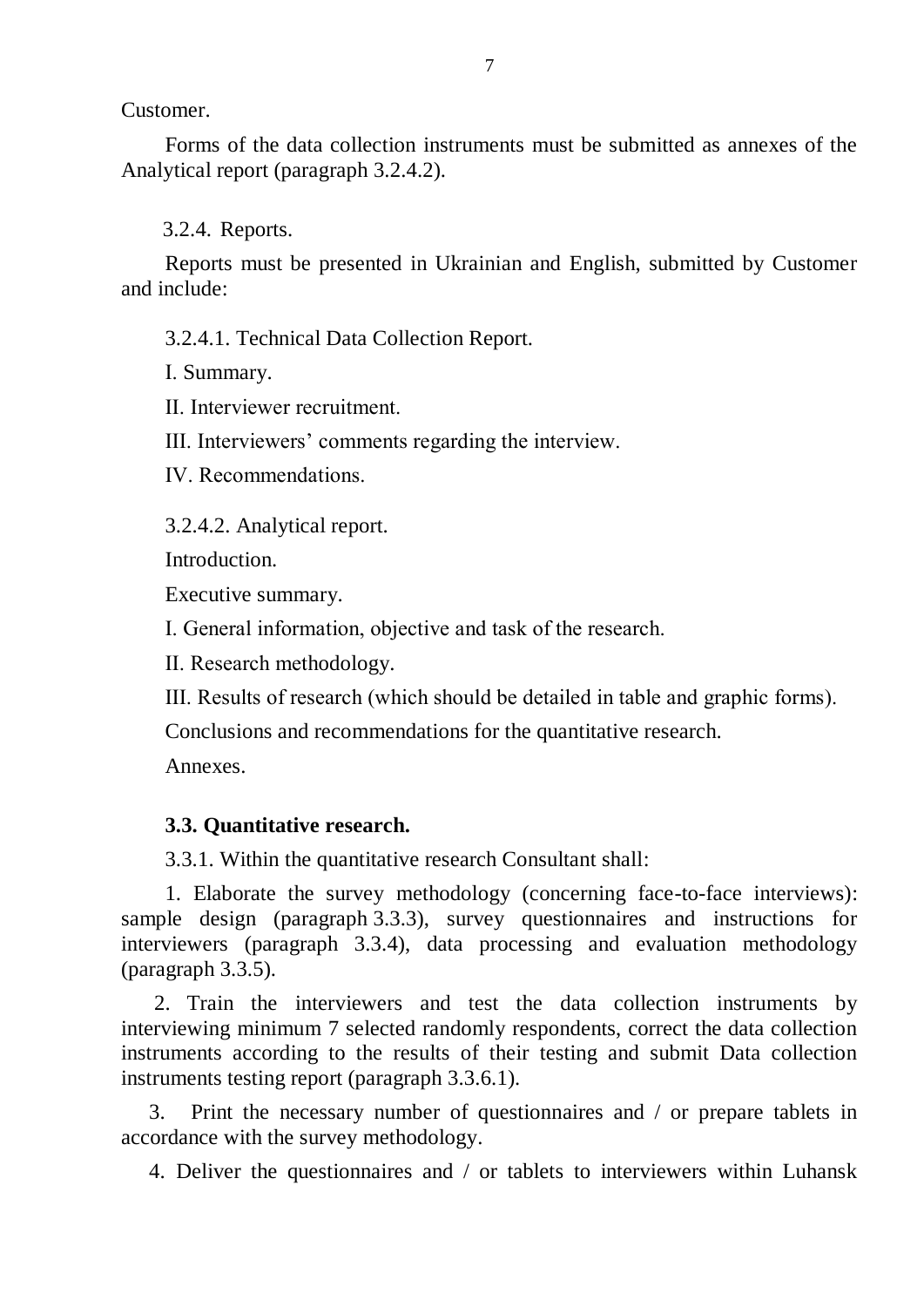oblast.

5. Conduct the survey (face-to-face interviews) according to the methodology, developed by Consultant and approved by Customer.

Ensure  $100\%$  visual control<sup>4</sup> of the collected questionnaires and  $10\%$ telephone control<sup>5</sup> of information, received from the respondents, submit Technical Data Collection Report (paragraph 3.3.6.2).

7. Process collected data, make the dataset with statistical weights variable (paragraph 3.3.6.3).

8. Analyse the data (including reliability of the survey main estimations) and submit the Analytical report (paragraph 3.3.6.3).

9. If necessary, adjust the survey methodology, maintaining the data comparability. The need of adjusting of the survey methodology and its updated version shall be determined by the key experts and must be described in the analytical report (paragraph 3.3.6.3).

3.3.2. Survey methodology.

Consultant must develop and have approved by Customer survey methodology's in the part of Quantitative research which must be based on the representative sample of (i) households  $(N=1,000)$ , (ii) additional booster of road users (both affected by project and not affected by project) (N=350). Interview duration is at least 30 minutes to collect information from each household participant and at least 20 minutes for each booster participant.

3.3.3. Sample design.

<u>.</u>

All samples within Luhansk oblast must be developed by Consultant and approved by Customer. The general population of the survey is the population of Government of Ukraine-Controlled Area Luhansk oblast.

The three-step study includes a survey of households, qualitative in-depth interviews with key informants, and a survey with a booster of road users. The household sample size should be at least 1,000<sup>6</sup>. The sample size of the in-depth interviews with key informants should be at least 50. The sample size of the indepth interviews with heads of Agro-Cluster entities should be at least 80 (50 of them are affected by the project and 30 are not). The sample size of the booster survey should be at least 350 road users (300 of them are affected by project and 50

<sup>&</sup>lt;sup>4</sup> In this context visual control is designated as the analysis of completeness, quality and logical coherence of the filled out questionnaire, which is performed visually during the time of receiving from interviewers of the filled out questionnaires with a view to correcting the errors and material defects in the filled out questionnaires, as well as eliminating these defects prior to commencement of ECM data input works.

<sup>&</sup>lt;sup>5</sup> Hereinafter telephone control is designated as telephone inspection of assignment to a respondent of the appropriate telephone number, his/her acquaintance with interviewer, as well as confirmation of conducting the survey with the appropriate respondent.

<sup>6</sup> The quantity will be specified after calculation of a representative sample and approved by the Customer.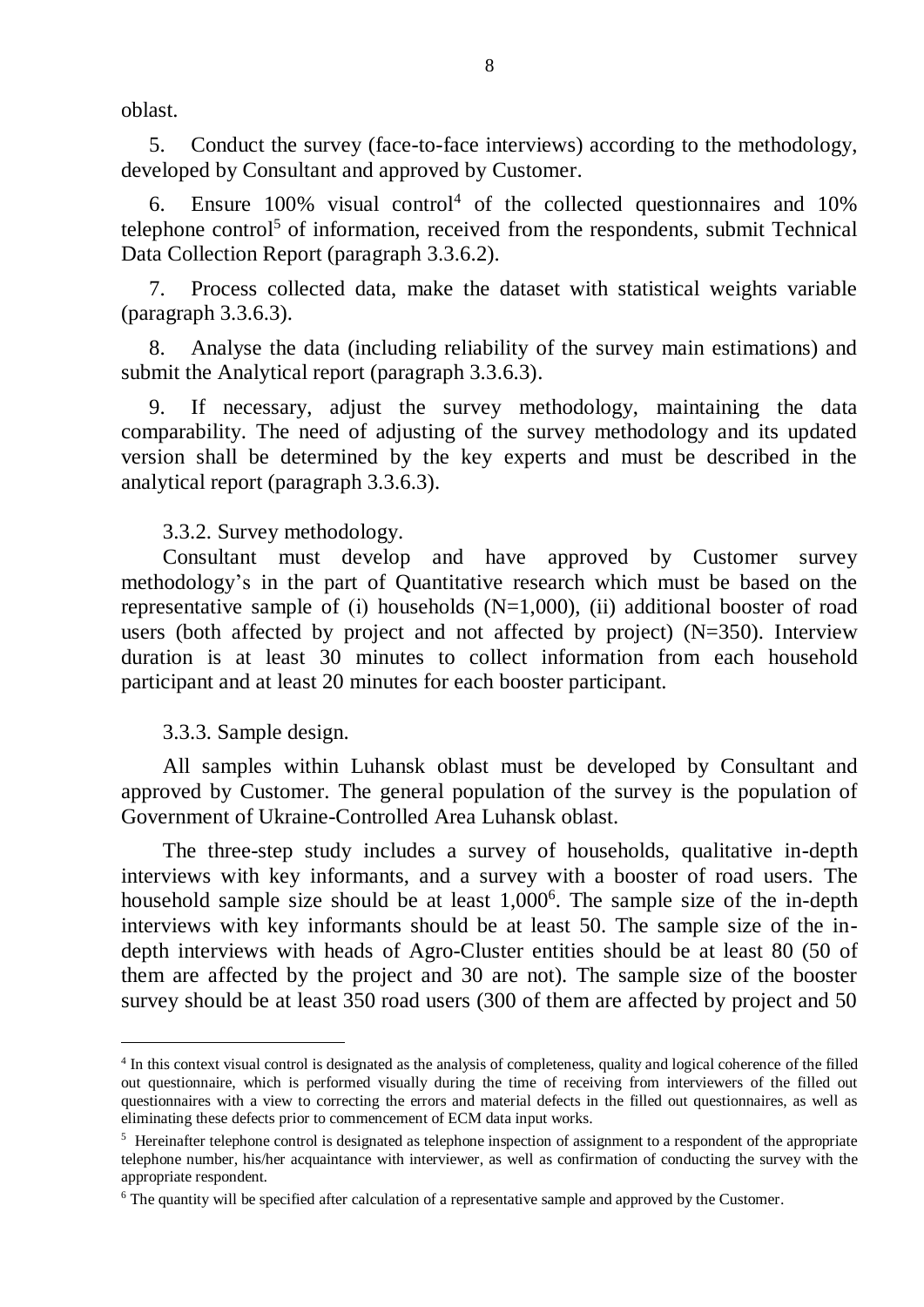are not). The total sample should be at least  $1,430^7$  respondents.

Data collection should be in accordance with the measures and recommendations of the Ministry of Health of Ukraine on the prevention of the spread of COVID-19. Sample design must be approved by Customer and presented in Analytical report (paragraph 3.3.6.3).

3.3.4. Data collection instruments.

Data collection instruments: questionnaire, instructions for interviewers (in Russian and Ukrainian) must be developed by Consultant and approved by Customer.

Face-to-face interview questionnaire should include:

1) Household questionnaire (must include the address part, list of household members, household place of residence, and other demographic questions);

1.1) Agro-Cluster entities questionnaire (must include the address part, place of business, term of business, seasonality of business, number of employees and average wages, what is the ratio of working men and women, etc.);

1.2) Road users questionnaire (should include information collection point, vehicle size (truck / car), frequency of use, etc.);

2) Individual questionnaire of a household member (should include questions (open and closed) on: demographic and social-economic features of household member, as well as the problematic issues, set out in paragraph 3.1);

2.1) Individual questionnaire of a Agro-Cluster entity (should include questions (open and closed) as well as the problematic issues, set out in paragraph 3.1);

2.2) Individual questionnaire of a Road users (should include questions (open and closed) as well as the problematic issues, set out in paragraph 3.1).

An indicative list of questions for the questionnaire is given in Annex 1 to the Terms of Reference.

Instruction for interviewer must include: goals, survey method, respondent selection procedure, questionnaire description, its filling out procedure, survey progress, comments to the interview questions.

Forms of the data collection instruments must be submitted as annexes in analytical report (paragraph 3.3.6.3).

3.3.5. Data processing and evaluation of indicators.

Consultant must process collected data, which must be resulted in dataset with mandatory variable of statistical weights, and evaluate indicators. The description of

1

<sup>7</sup> See footnote 7.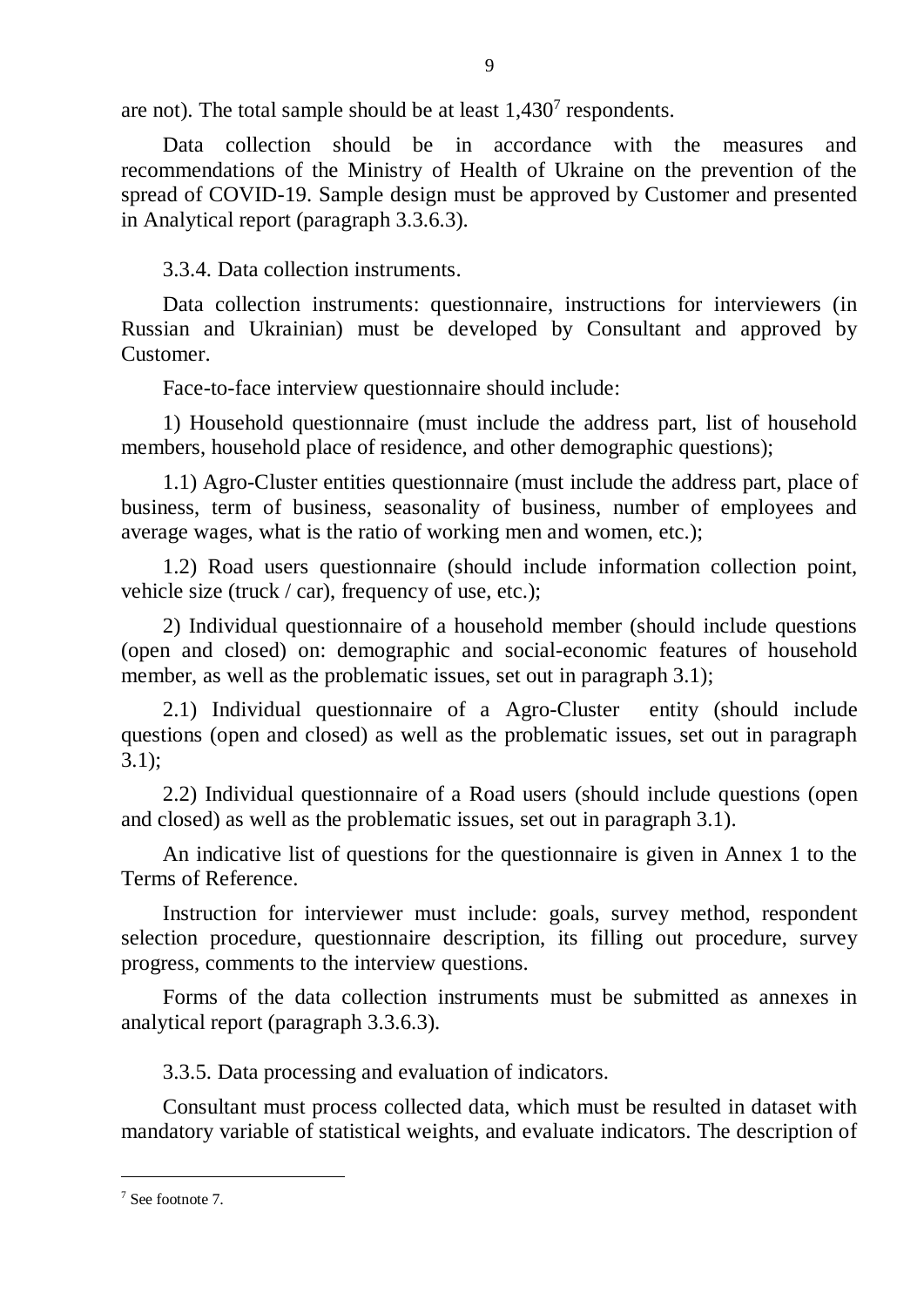data processing, procedure of calculating of the system of statistical weights must be described in analytical report (paragraph 3.3.6.3). The indicators evaluated must quantitatively describe issues, set out in paragraph 3.1 and must serve as basis for the conclusions and clauses of chapter ІІІ of the analytical report (paragraph 3.3.6.3). The representative dataset must be submitted in \*.sav format and Excel format.

3.3.6. Reports.

Reports must be presented in Ukrainian and English, submitted by Customer and include:

3.3.6.1. Data collection instrument testing report.

І. General description of questionnaires and specific features of the interview questions.

ІІ. Description of the instruments testing procedure, defects detected.

ІІІ. Suggestions and conclusions regarding corrections of the toolset. Annexes.

3.3.6.2. Technical Data Collection Report.

І. Summary (planned and actual sample size, data collection method, staff and control method).

ІІ. Sample (respondent selection procedure, response rate).

ІІІ. Interviewers' comments concerning interview conduction and comprehension of the questionnaire content.

ІV. Recommendations regarding further survey stages.

3.3.6.3. Analytical report

Introduction.

Executive summary.

І. General information, objective and task of survey methodology.

ІІ. Survey methodology.

ІІІ. Results of the survey (which should be detailed in table and graphic forms).

Conclusions and recommendations.

Annexes.

# **IV. DURATION OF WORKS.**

The Consultant executes the project within 5 months from the date of signing the contract. In case of positive performance by the Consultant of the first stage (Baseline survey), the contract with the Consultant may be extended to the second stage (Midline survey). In case of positive performance by the Consultant of the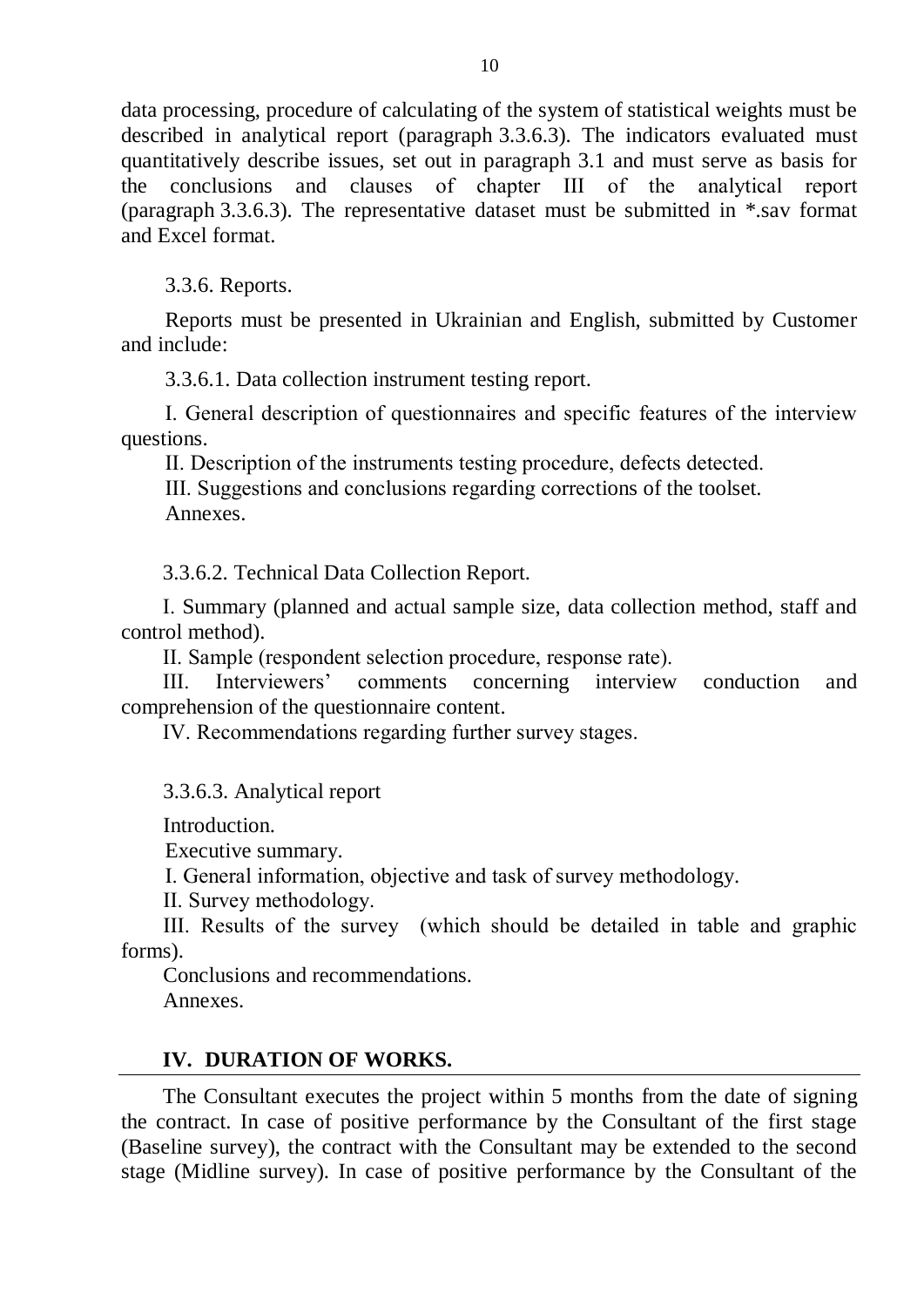second stage (Midline survey), the contract with the Consultant may be extended to the third stage (Endline survey). The cost and the timeline of Midline and Endline Survey services is determined additionally by conducting a negotiated procedure.

# **V. EXPECTED RESULTS AND TERMS.**

**5.1.** Expected results of the qualitative research must contain (in Ukrainian and English):

1. Data collection instruments: interview protocol, interview guide (in Russian and Ukrainian) (paragraph 3.2.3);

2. Technical Data Collection Report (paragraph 3.2.4.1);

3. Transcripts of in-depth interviews – in format \*.doc (\*.docx);

4. Analytical report (paragraph 3.2.4.2).

**5.2.** Expected results of the quantitative research must contain (in Ukrainian and English):

1. Data collection instruments: questionnaires (both in the Ukrainian and in the Russian languages) and instruction for interviewer (paragraph 3.3.4).

2. Data collection instrument testing report (paragraph 3.3.6.1).

3. Technical Data Collection Report (paragraph 3.3.6.2).

4. Representative data set (in \*.sav, Excel format).

5. Analytical report (paragraph 3.3.6.3).

All documents from this paragraph shall be submitted 1) as hard copies in 2 counterparts (both in the Ukrainian and in the English languages) 2) in electronic form (both in the Ukrainian and in the English languages) in \*.doc (\*.docx) format (dataset in \*.sav, Excel format) and they shall be subject to sending to the official email of the Customer (\_\_\_\_\_\_\_\_\_\_\_\_\_\_\_\_\_\_) and to approval by Customer. In case of receiving the documents of unsatisfactory quality and which are not compliant with the agreed terms and conditions of the Contract, Customer shall submit to Consultant substantiated comments to the document (laid out in \*.doc (\*.docx) format) within 7 business days following the moment of receiving the appropriate document from Consultant. In this case, Consultant shall pay attention to the comments in the document, make necessary corrections and submit the updated document to Customer within one-week term (5 business days) following the moment of receiving the appropriate document from Customer.

| No | <b>Stages</b>            | Documents               | Term designated for<br>submission of the<br>documents to Customer |
|----|--------------------------|-------------------------|-------------------------------------------------------------------|
|    | Preparatory stage of all | # $1 - 4$ paragraph 5.1 | $\vert$ 1 month following                                         |
|    | parts of the research    |                         | $\# 1 - 2$ paragraph 5.2   signing of contract with               |

**5.3.** Terms of submitting the results: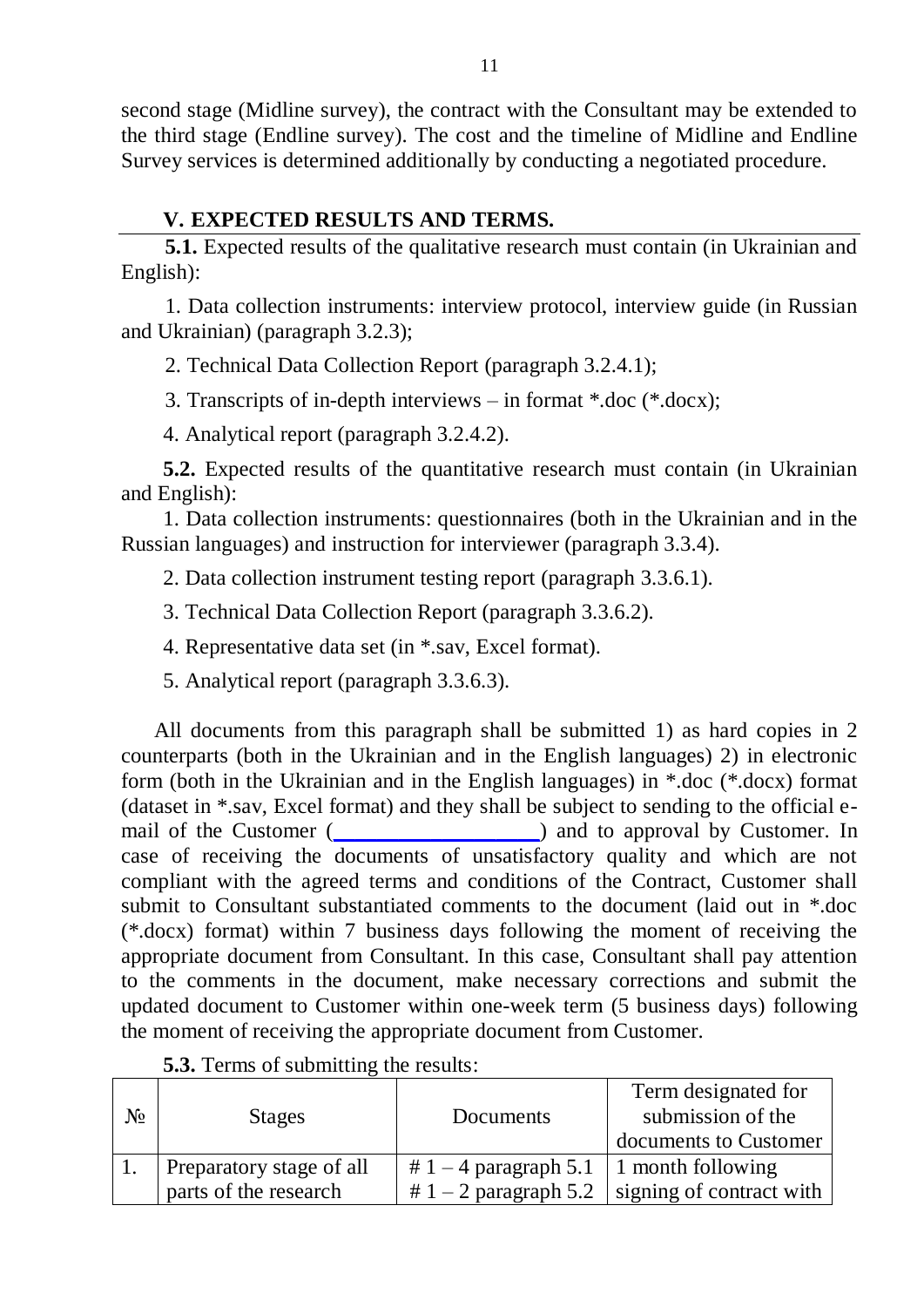|    |                           |                         | Consultant               |
|----|---------------------------|-------------------------|--------------------------|
| 2. | Data collection stage of  | $# 2 - 3$ paragraph 5.1 | 2 months following       |
|    | all parts of the research | $# 3 - 4$ paragraph 5.2 | signing of contract with |
|    |                           |                         | Consultant               |
|    | Analysis of collected     | #4 paragraph $5.1$      | 5 months following       |
|    | data                      | $# 5$ paragraph 5.2     | signing of contract with |
|    |                           |                         | Consultant               |

Approval by Customer of Consultant's reporting on each stage shall be the ground for making payments within the framework of the Contract. Payment for the Consultant's services will be made as a percentage (%) of the total amount of the Contract for each stage, which will be determined during the contract negotiations.

## **VI. IMPLEMENTATION ARRANGEMENTS.**

The Consultant shall be working under supervision of the 3R Project Coordinator and Head of PIU MRTOT and in collaboration with UAD PIU.

The Consultant shall sign the lump-sum contract (standard World Bank contract form).

Customer shall be providing Consultant with whatever information necessary for the purpose of performing the latter's assignments.

## **VII. Qualification requirements.**

The MRTOT invites the relevant consulting companies (Consultants) to express their interest in providing services. Interested consulting companies should provide information (in Ukrainian or English) that proves that they have the necessary qualifications and relevant experience to provide services, with references to similar assignments performed in the past and / or contact details of officials that supervised for certain activities (if available).

Consultant's qualification must be compliant with the following minimum requirements:

– minimum 10 years experience (minimum 3 successfully conducted survey (letters of recommendation from the previous clients must be submitted), survey methodology development, including sample design, survey questionnaires, conducting surveys, data validation, processing and analysis;

– direct experience in collecting research data in Ukraine;

– confirmation of the possibility of required quality survey conduction: possibility of engaging for implementation key staff (survey manager, data collection manager, key analysts, in-depth interview moderators) with experience in the sphere of survey conduction (minimum 3 year experience) – CV of key staff must be submitted with detailed description of the experience related to these Terms of reference objectives;

– certificate of absence of arrears of payments, the control over the collection of which is entrusted to the supervisory authorities;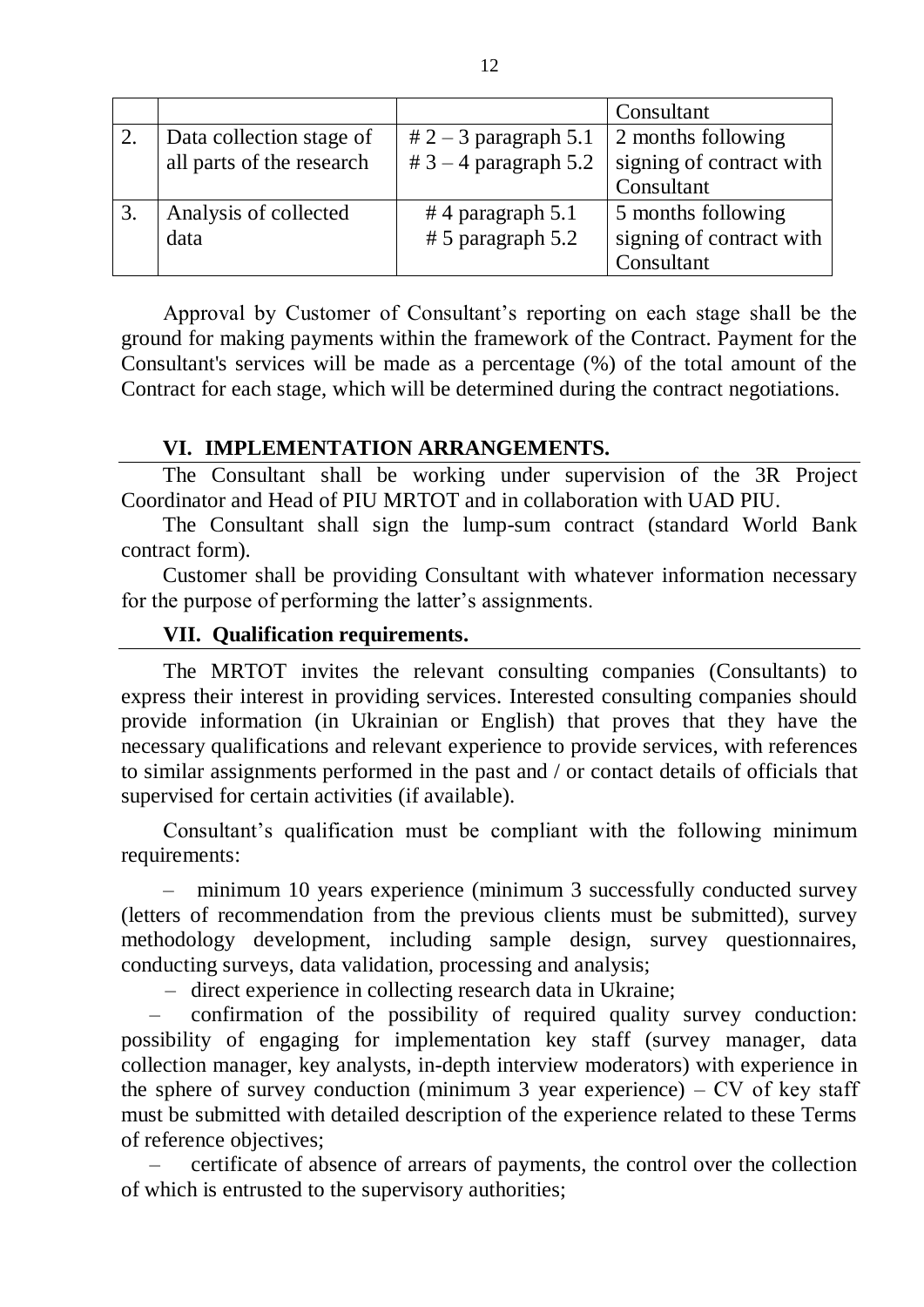Additional desirable requirements for the Consultant:

– availability with Consultant/his staff of work experience in international organizations / international projects;

– Research experience in Luhansk and Donetsk oblasts will be considered an advantage;

– the presence in the Consultant's team of specialists who have relevant experience in the full cycle of sociological research (development of research methodology, definition of target groups, development of tools for data collection, processing, analysis of data obtained as a result of the study).

*Qualification requirements to Consultant's key employees:*

**Key Expert 1.** The Project manager of social research should have:

– higher education in the field of sociology, statistics, economics;

– not less than 5 years of practical experience in organizing and conducting sociological research in Ukraine or in other countries;

– experience in organizing or conducting at least 3 household surveys public authorities and / or local governments, especially in the field of development in the social and / or economic spheres.

**Key Expert 2.** Research methodology specialist should have:

– not less than 5 years of experience in the field of sociological research;

– not less than 5 years of experience in developing research methodologies in Ukraine or other Central and Eastern European countries;

– Experience in participating in at least 3 studies for public authorities, in particular in the field;

– Experience in developing methodology and sample design for at least 3 studies at the regional (local) level.

#### **Key Expert 3.** Data analysis specialist.

– not less than 3 years of experience in the field of sociological research, in particular in data analysis;

– not less than 3 years of experience in Ukraine or other Central and Eastern European countries;

– Experience of conducting at least 3 sociological surveys for public authorities, especially in the humanitarian sphere;

– Experience in conducting at least 1 study at the regional (local) level, especially in the humanitarian field.

During the evaluation of proposals, the Customer may request clarifying and additional information from bidders.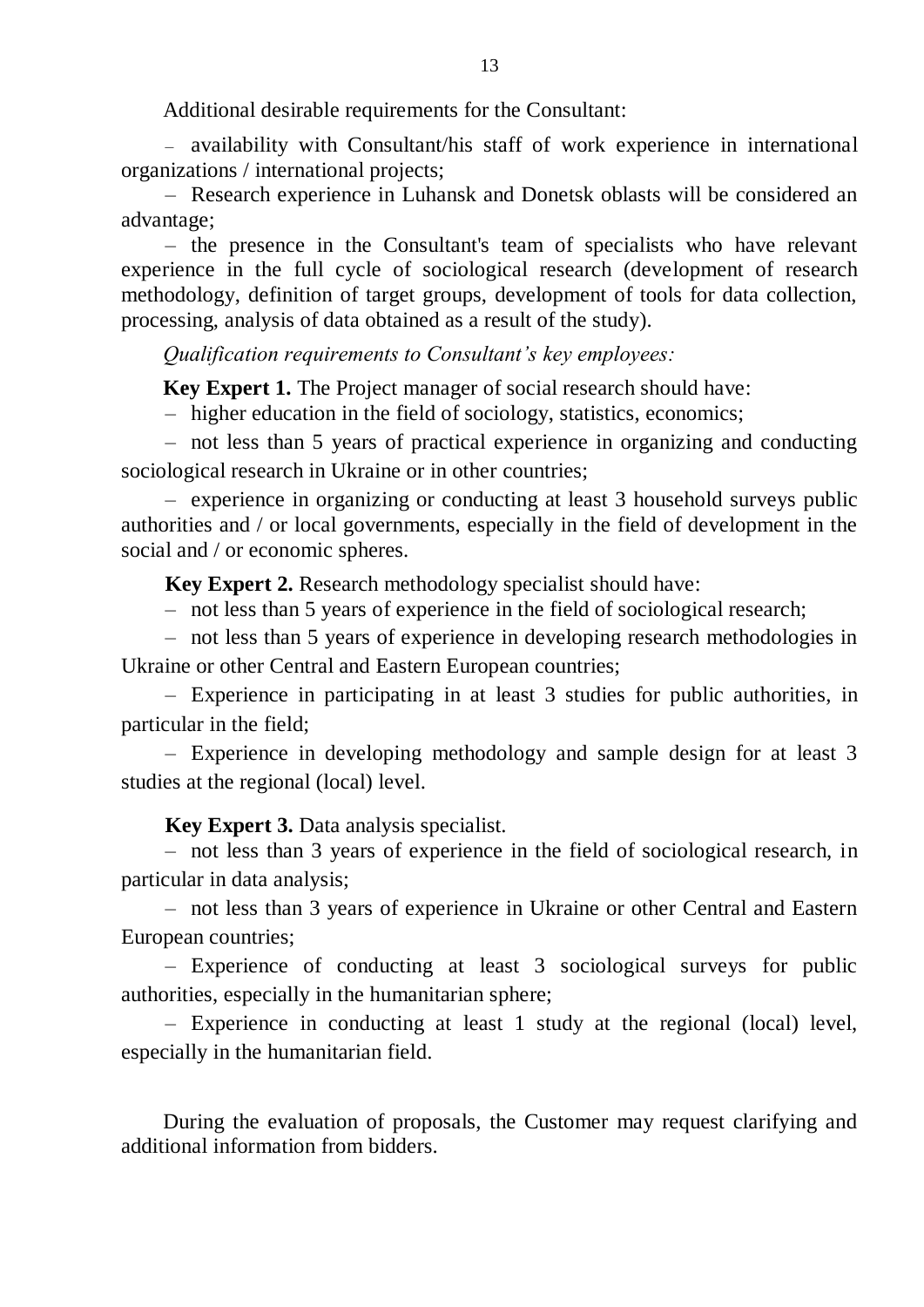# Annex 1 to the Terms of Reference «3R Project Baseline Survey» (procurement code № 3.2.3)

# An indicative list of questions

| N <sub>2</sub> | Module                                                        | <b>Examples of Questions</b>                                                                                                                                                                                                                                                                                                                                                                                                                                                                                                                                                                                                                                                                                                                                                                                                                                                                                                                                    | <b>Respondent Type</b>                                                                         |
|----------------|---------------------------------------------------------------|-----------------------------------------------------------------------------------------------------------------------------------------------------------------------------------------------------------------------------------------------------------------------------------------------------------------------------------------------------------------------------------------------------------------------------------------------------------------------------------------------------------------------------------------------------------------------------------------------------------------------------------------------------------------------------------------------------------------------------------------------------------------------------------------------------------------------------------------------------------------------------------------------------------------------------------------------------------------|------------------------------------------------------------------------------------------------|
|                |                                                               |                                                                                                                                                                                                                                                                                                                                                                                                                                                                                                                                                                                                                                                                                                                                                                                                                                                                                                                                                                 |                                                                                                |
| 1.             | Household<br>characteristics:<br>Demographics,<br>livelihoods | • HH roster (name, age, education, marital status,<br>religion, jobs, etc.)<br>• Housing characteristics<br>• Employment and social status<br>• Living conditions<br>• Migration history<br>• Exposure to the conflict (veterans, IDPs)<br>• Affiliation to target groups (e.g. are there farmers in<br>the household)<br>• Affiliation to vulnerable groups according to the<br>World Bank classification                                                                                                                                                                                                                                                                                                                                                                                                                                                                                                                                                      | · Household<br>survey                                                                          |
| 2.             | Characteristics of<br>Agro-Cluster<br>entities                | • Legal form<br>• Types and characteristics of activities<br>• Number of employees and average salary<br>• Term of business activity<br>• The impact of temporary occupation on economic<br>activity<br>• Existing problems and ways (suggestions) to solve<br>them<br>• Attitude to the introduction of new technologies /<br>methods of doing business                                                                                                                                                                                                                                                                                                                                                                                                                                                                                                                                                                                                        | • Agro-Cluster<br>entities survey<br>(both groups)                                             |
| 3.             | Agriculture                                                   | • Awareness of local and state programs of budget<br>support of the agricultural sector<br>and<br>• Awareness<br>agricultural<br>of<br>assessment<br>infrastructure (estimated number of<br>farms and<br>farmers in the region; perception of productivity and<br>importance of the agricultural sector; knowledge of<br>laboratories, greenhouses, agricultural holdings;)<br>• Access to agricultural markets<br>• Satisfaction with agricultural products<br>• Employment in the agricultural labor market<br>• Awareness and evaluation of education in this area<br>• Awareness of short-term and long-term employment<br>opportunities in agriculture<br>• Awareness and evaluation of land reform<br>• Needs and expectations from the agricultural sector<br>• Methods of conducting agricultural activities in the<br>household or in the agricultural enterprise<br>• Sources of information (media, social ties, work)<br>• Awareness of 3R Project; | • Household<br>survey<br>• Agro-Cluster<br>entities survey<br>(both groups)<br>• Beneficiaries |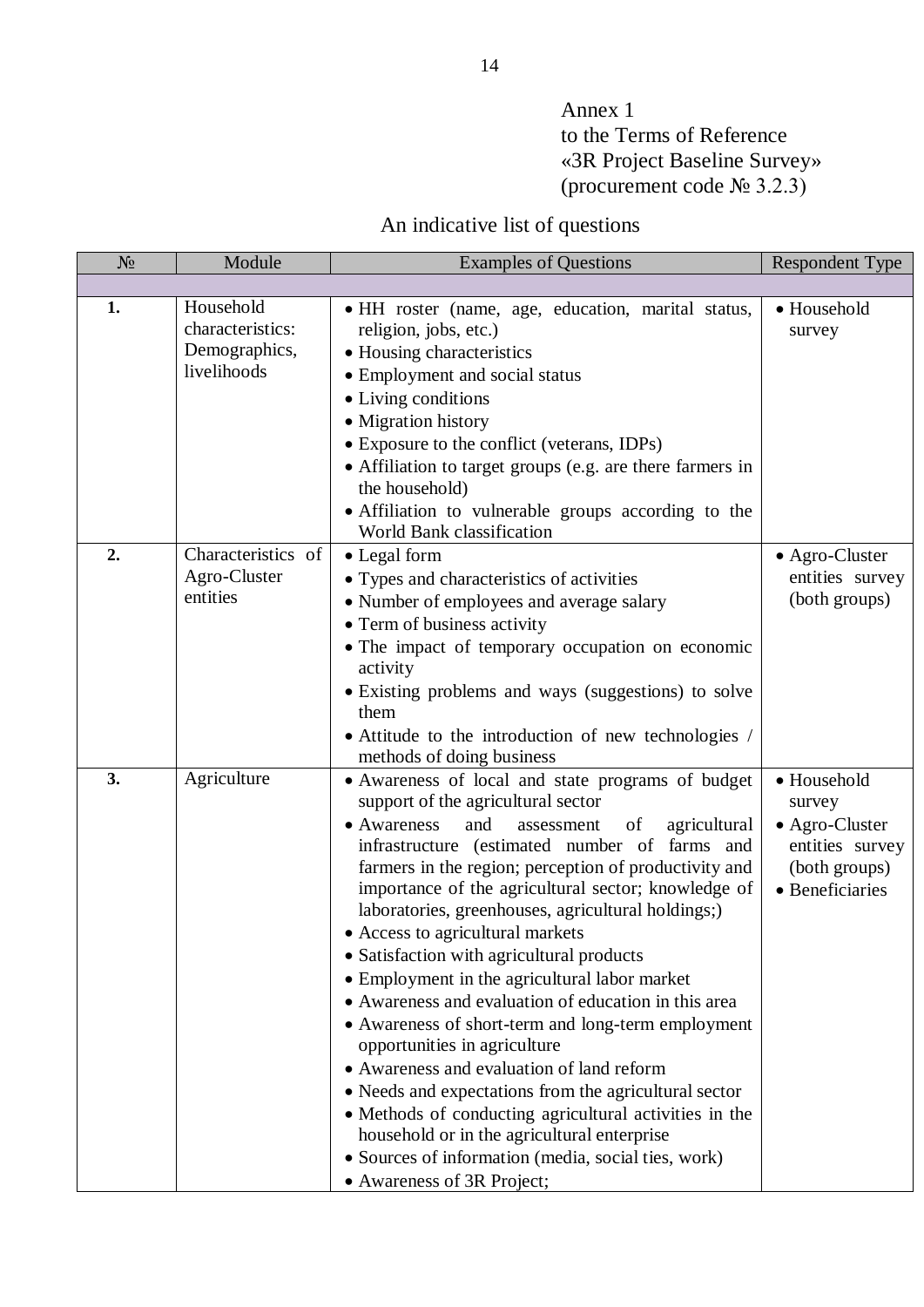|    |                | • Evaluation of relevant governmental institutions<br>enterprises,<br>(commissions,<br>responsible<br>state                                                                                                                                                                                                                                                                                                                                                                                                                                                                                                                                                                                                                                                                                                                                                                                                                                                                                                                                                                                                                                                                                                                                                                                                                                                                                                                                                                                                                                                                                                                                                                                                                                                                                                                                                                                                                                                     |                                                                                                                                                  |
|----|----------------|-----------------------------------------------------------------------------------------------------------------------------------------------------------------------------------------------------------------------------------------------------------------------------------------------------------------------------------------------------------------------------------------------------------------------------------------------------------------------------------------------------------------------------------------------------------------------------------------------------------------------------------------------------------------------------------------------------------------------------------------------------------------------------------------------------------------------------------------------------------------------------------------------------------------------------------------------------------------------------------------------------------------------------------------------------------------------------------------------------------------------------------------------------------------------------------------------------------------------------------------------------------------------------------------------------------------------------------------------------------------------------------------------------------------------------------------------------------------------------------------------------------------------------------------------------------------------------------------------------------------------------------------------------------------------------------------------------------------------------------------------------------------------------------------------------------------------------------------------------------------------------------------------------------------------------------------------------------------|--------------------------------------------------------------------------------------------------------------------------------------------------|
| 4. | Transportation | authorities)<br>• Awareness and evaluation of transport infrastructure<br>(roads, bridges, parking, factories, auto repair shops)<br>• Frequency of road use<br>· Main travel routes (transportation) and associated<br>difficulties with logistics, travel<br>• Assessment of access to work, markets, social<br>infrastructure<br>• Are there problems with the implementation of<br>professional activities (or life difficulties) caused by<br>the state of road infrastructure, if any, what exactly?<br>• What are the constraints of stakeholders due to the<br>current state of the road surface?<br>· Did stakeholders (incumbents) incur additional<br>material damage due to the state of the road<br>infrastructure?<br>• Perception / provision of road safety<br>• Assessment of private and public transport (quality,<br>prices, safety, coverage, intervals)<br>• Awareness of short-term and long-term employment<br>opportunities in the road sector<br>• Needs and expectations from the transport sector<br>$\bullet$ Personal<br>and public<br>travel<br>experience (car<br>availability, travel, taxi or public transport, etc.)<br>• Sources of information (media, social relations,<br>work)<br>• Awareness of 3R Project<br>of<br>• Evaluation<br>relevant<br>institutions<br>state<br>(commissions, state enterprises, responsible bodies)<br>• The impact of road conditions on access to financial<br>resources, educational services, business, women<br>and the less mobile.<br>• Assessment of local governments and their ability to<br>engage in a constructive dialogue with project<br>implementers?<br>• Assess the capacity of local governments to build a<br>constructive dialogue between communities and<br>project implementers.<br>• Assessment of Ukravtodor's activities to ensure the<br>quality of roads in the region and the country as a<br>whole?<br>• Assessment of the importance of road infrastructure | • Household<br>survey<br>• Road<br>users<br>booster<br>(both<br>groups)<br>• Agro-Cluster<br>entities survey<br>(both groups)<br>• Beneficiaries |
|    |                | for strengthening the military potential of the<br>country, for the reintegration of the occupied<br>territories?<br>• Assessing the importance of road infrastructure for<br>IDPs?                                                                                                                                                                                                                                                                                                                                                                                                                                                                                                                                                                                                                                                                                                                                                                                                                                                                                                                                                                                                                                                                                                                                                                                                                                                                                                                                                                                                                                                                                                                                                                                                                                                                                                                                                                             |                                                                                                                                                  |
|    |                | • Awareness<br>expectations<br>from<br>the<br>and                                                                                                                                                                                                                                                                                                                                                                                                                                                                                                                                                                                                                                                                                                                                                                                                                                                                                                                                                                                                                                                                                                                                                                                                                                                                                                                                                                                                                                                                                                                                                                                                                                                                                                                                                                                                                                                                                                               |                                                                                                                                                  |